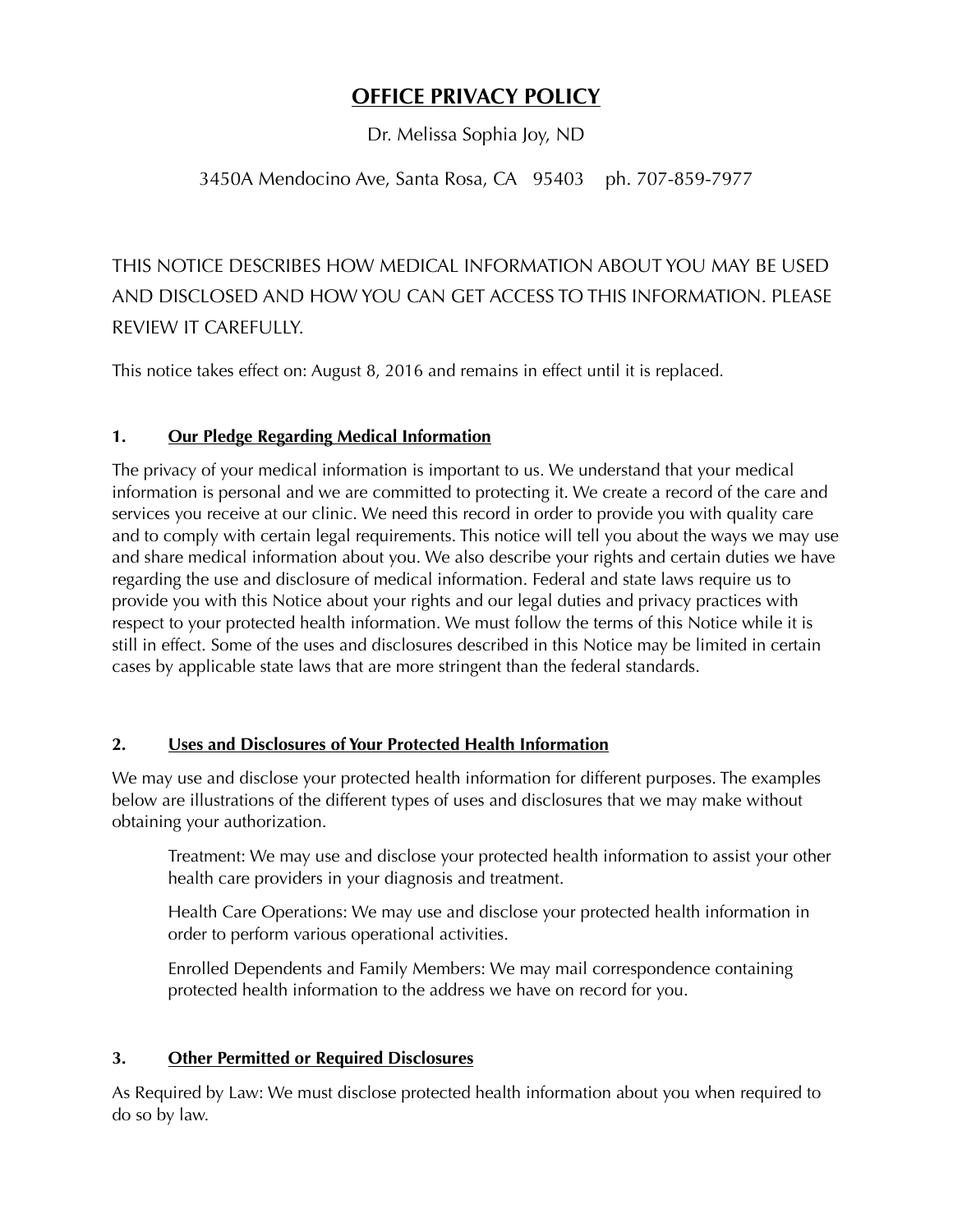Public Health Activities: We may disclose your protected health information to public health agencies for reasons such as preventing or controlling disease, injury, or disability.

Victims of Abuse, Neglect or Domestic Violence: We may disclose your protected health information to government agencies about abuse, neglect or domestic violence.

Health Oversight Activities: We may disclose protected health information to government oversight agencies (e.g. state insurance departments) for activities authorized by law.

Judicial and Administrative Proceedings: We may disclose protected health information in response to a court or administrative order. We may also disclose protected health information about you in certain cases in response to a subpoena, discovery request or other lawful process.

Law Enforcement: We may disclose protected health information under limited circumstances to a law enforcement official in response to a warrant or similar process; to identify or locate a suspect; or to provide information about the victim of a crime.

Coroners or Funeral Directors: We may release protected health information to coroners or funeral directors as necessary to allow them to carry out their duties.

Research: Under certain circumstances, we may disclose protected health information about you for research purposes, provided certain measures have been taken to protect your privacy.

To Avert a Serious Threat to Health or Safety: We may disclose protected health information about you, with some limitations, when necessary to prevent a serious threat to your health and safety or the health and safety of the public or another person.

Special Government Functions: We may disclose information as required by military authorities or to authorized federal officials for national security and intelligence activities.

Workers' Compensation: We may disclose protected health information to the extent necessary to comply with state law for workers' compensation programs.

#### **4. Other Uses or Disclosures With an Authorization**

Other uses or disclosures of your protected health information will be made only with your written authorization, unless otherwise permitted or required by law. You may revoke an authorization at any time in writing, except to the extent that we have already taken action on the information disclosed or if we are permitted by law to use the information to contest a claim or coverage under the Plan.

#### **5. Your Rights Regarding your Protected Health Information**

You may have certain rights regarding protected health information that Dr. Melissa Sophia Joy, ND maintains about you.

Right To Access Your Protected Health Information: You have the right to review or obtain copies of your protected health information records, with some limited exceptions. Usually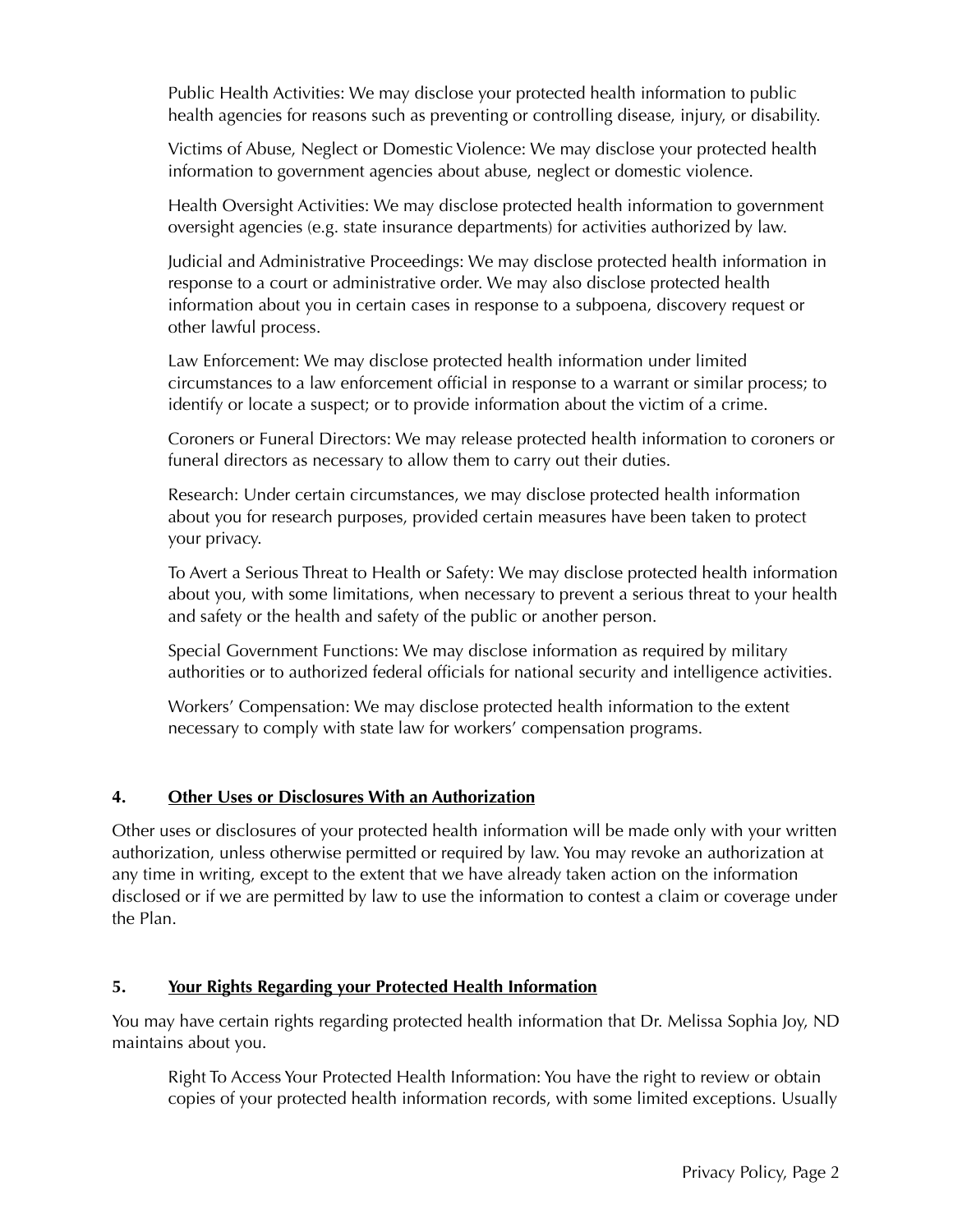the records include billing, claims payment and case or medical management records. Your request to review and/or obtain a copy of your protected health information must be made in writing. We may charge a fee for the costs of producing, copying and mailing your requested information, but we will tell you the cost in advance.

Right to Amend Your Protected Health Information: If you feel that your protected health information maintained by Dr. Melissa Sophia Joy, ND is incorrect or incomplete, you may request that we amend the information. Your request must be made in writing and must include the reason you are seeking a change. We may deny your request, if for example, you ask us to amend information that was not created by Dr. Melissa Sophia Joy, ND or you ask us to amend a record that is already accurate and complete. If we deny your request to amend, we will notify you in writing. You then have the right to submit to us a written statement of disagreement with our decision and we have the right to rebut that statement.

Right to an Accounting of Disclosures: You have the right to request an accounting of disclosures we have made of your protected health information. The list will not include our disclosures related to your treatment, our payment or health care operations, or disclosures made to you or with your authorization. The list may also exclude certain other disclosures, such as for national security purposes. Your request for an accounting of disclosures must be made in writing and must state a time period for which you want an accounting. This time period may not be longer than six years and may not include dates before April 14, 2003. Your request should indicate in what form you want the list (paper or electronically). For additional lists within the same time period, we may charge for providing the accounting, but we will tell you the cost in advance.

Right to Request Restrictions on the Use and Disclosure of Your Protected Health Information: You have the right to request that we restrict or limit how we use or disclose your protected health information for treatment, payment or health care operations. We may not agree to your request. If we do agree, we will comply with your request unless the information is needed for an emergency. Your request for a restriction must be made in writing. In your request, you must tell us (1) what information you want to limit, (2) whether you want to limit how we use or disclose your information, or both, and (3) to whom you want the restrictions to apply.

Right to Receive Confidential Communications: You have the right to request that we use a certain method to communicate with you or that we send information to a certain location if the communication could endanger you. Your request to receive confidential communications must be made in writing. Your request must clearly state that all or part of the communication from us could endanger you. We will accommodate all reasonable requests. Your request must specify how or where you wish to be contacted.

Contact Information for Exercising Your Rights: You may exercise any of the rights described above by contacting our office. See the end of this Notice for the contact information.

#### **6. Health Information Security**

Dr. Melissa Sophia Joy, ND requires its employees to follow its security policies and procedures that limit access to health information about patients to those employees who need it to perform